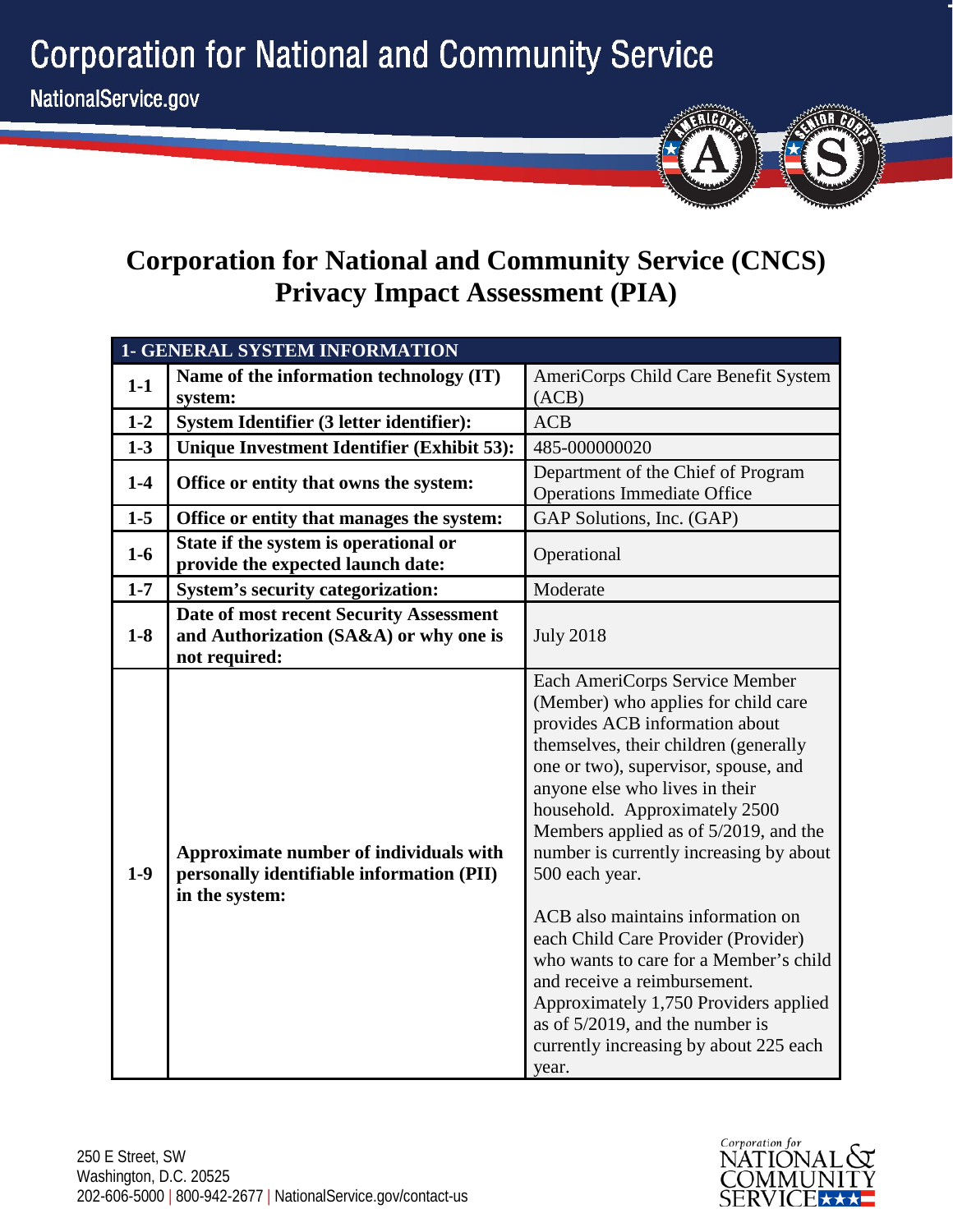| 3- SIGNATURES (ORIGINAL MAINTAINED BY CHIEF PRIVACY OFFICER) |                                                    |                                           |
|--------------------------------------------------------------|----------------------------------------------------|-------------------------------------------|
|                                                              | Role                                               | *Electronic Signature & Date*             |
| $3-1$                                                        | <b>System Owner:</b>                               |                                           |
| $3 - 2$                                                      | <b>Office of General Counsel:</b>                  |                                           |
| $3 - 3$                                                      | <b>Chief Privacy Officer:</b>                      | Signatures on file with<br>Privacy Office |
| $3-4$                                                        | <b>Senior Agency Information Security Officer:</b> |                                           |
| $3 - 5$                                                      | <b>Senior Agency Official for Privacy:</b>         |                                           |

|         | <b>4- PIA HISTORY</b>                                                            |                                                                                  |  |
|---------|----------------------------------------------------------------------------------|----------------------------------------------------------------------------------|--|
| $4-1$   | State whether this is the first PIA for the system or an update to a signed PIA. |                                                                                  |  |
|         |                                                                                  | This is an update to an existing system with a prior signed PIA.                 |  |
| $4 - 2$ |                                                                                  | If this is an update, describe any major system changes since the last PIA.      |  |
|         |                                                                                  | If this is the first time a PIA is being completed, write Not Applicable.        |  |
|         |                                                                                  | The only major change is that GAP now offers payment to Providers through direct |  |
|         |                                                                                  | deposit.                                                                         |  |

| <b>5- SYSTEM PURPOSE</b> |                                                                                                                                                                                                                                                                                                                                                                                                                                                                                                                                    |  |
|--------------------------|------------------------------------------------------------------------------------------------------------------------------------------------------------------------------------------------------------------------------------------------------------------------------------------------------------------------------------------------------------------------------------------------------------------------------------------------------------------------------------------------------------------------------------|--|
| $5-1$                    | Describe the purpose of the system.                                                                                                                                                                                                                                                                                                                                                                                                                                                                                                |  |
|                          | CNCS offers child care benefits to AmeriCorps State and National, VISTA, NCCC,<br>and FEMA Corps Members who meet the eligibility requirements. CNCS hired a<br>third-party provider called GAP Solutions, Inc. (GAP) to manage almost all aspects<br>of that program. ACB is the system that GAP selected and uses to manage,<br>administer, and evaluate the child care benefits provided to Members on behalf of<br>CNCS. It is a cloud-based service that CNCS does not access and does not link to<br>any other CNCS systems. |  |
|                          | ACB includes the AmeriCorps Child Care Benefits Program website located at<br>https://americorpschildcare.com.                                                                                                                                                                                                                                                                                                                                                                                                                     |  |

|         | <b>6- INVENTORY OF PII</b>                                  |  |  |
|---------|-------------------------------------------------------------|--|--|
| $6 - 1$ | Provide a list of all the PII included in the system.       |  |  |
|         | The elements of PII in the system include:                  |  |  |
|         | Name                                                        |  |  |
|         | Gender                                                      |  |  |
|         | • Date of birth and age                                     |  |  |
|         | Home, cellular, and fax number                              |  |  |
|         | • Email address                                             |  |  |
|         | Mailing and physical address                                |  |  |
|         | National Service Participant ID (NSPID) number<br>$\bullet$ |  |  |
|         | Social Security and Tax ID Number<br>$\bullet$              |  |  |
|         | Child Care License and Business License Number<br>$\bullet$ |  |  |
|         | Driver's License and State ID Number<br>$\bullet$           |  |  |

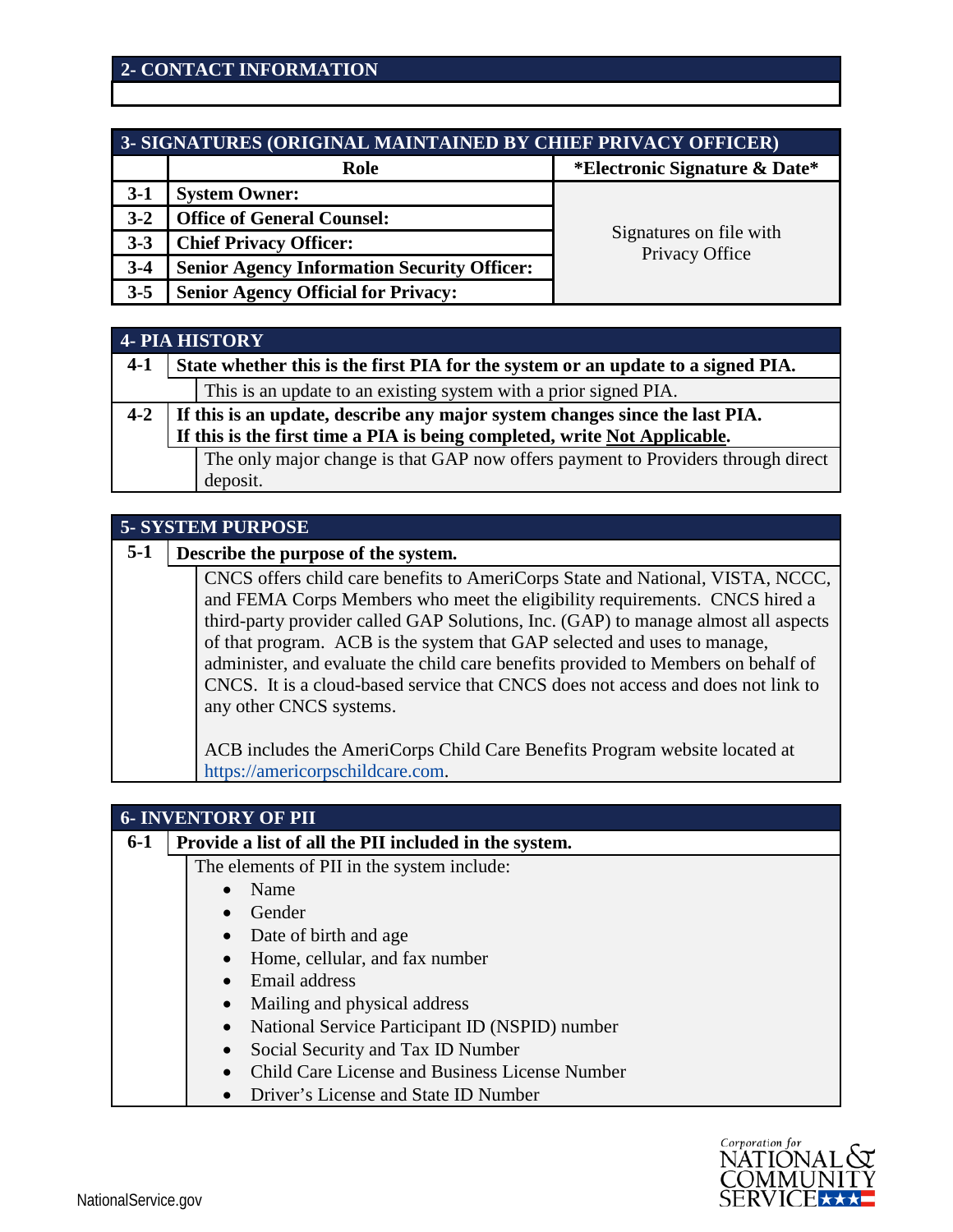|  |  | Bank account information |
|--|--|--------------------------|
|--|--|--------------------------|

|       | 7- CATEGORIES OF INDIVIDUALS IN THE SYSTEM                                                                                                                                                                                                                                                                                                                                                                                                                                                                                                                                         |  |  |
|-------|------------------------------------------------------------------------------------------------------------------------------------------------------------------------------------------------------------------------------------------------------------------------------------------------------------------------------------------------------------------------------------------------------------------------------------------------------------------------------------------------------------------------------------------------------------------------------------|--|--|
| $7-1$ | Describe the categories of individuals whose PII is in the system and state                                                                                                                                                                                                                                                                                                                                                                                                                                                                                                        |  |  |
|       | approximately how many individuals are in each category.                                                                                                                                                                                                                                                                                                                                                                                                                                                                                                                           |  |  |
|       | Members participate in AmeriCorps service programs around the country and<br>provide direct service and capacity-building to address critical community needs.<br>Sample activities include tutoring and mentoring youth, providing job placement<br>assistance to unemployed individuals, addressing childhood obesity through in-<br>school and after-school physical activities, and weatherizing and retrofitting<br>housing units for low-income households. Members also mobilize community<br>volunteers and strengthen the capacity of the organizations where they serve. |  |  |
|       | Each AmeriCorps Service Member (Member) who applies for child care provides<br>ACB information about themselves, their children (generally one or two),<br>supervisor, spouse, and anyone else who lives in their household. Approximately<br>2500 Members applied as of 5/2019, and the number is currently increasing by<br>about 500 each year.                                                                                                                                                                                                                                 |  |  |
|       | ACB also maintains information on each Child Care Provider (Provider) who wants<br>to care for a Member's child and receive a reimbursement. Approximately 1,750<br>Providers applied as of 5/2019, and the number is currently increasing by about 225<br>each year.                                                                                                                                                                                                                                                                                                              |  |  |

|       | <b>8- INFORMATION IN THE SYSTEM</b>                                                                                                                                                                                                                                                                                                  |  |  |
|-------|--------------------------------------------------------------------------------------------------------------------------------------------------------------------------------------------------------------------------------------------------------------------------------------------------------------------------------------|--|--|
| $8-1$ | For each category of individuals discussed above:                                                                                                                                                                                                                                                                                    |  |  |
|       | a. Describe the information (not just PII) collected about that category.                                                                                                                                                                                                                                                            |  |  |
|       | b. Give specific details about any PII that is collected.                                                                                                                                                                                                                                                                            |  |  |
|       | c. Describe how the information is used.                                                                                                                                                                                                                                                                                             |  |  |
|       | ACB includes information about Members who voluntarily enroll to receive child<br>care benefits. When a State and National or VISTA Member enrolls or receives<br>child care, ACB may collect the following information about that Member to<br>validate their identity, establish their eligibility to participate, and process the |  |  |
|       | approved subsidies:                                                                                                                                                                                                                                                                                                                  |  |  |
|       | their name, date of birth, NSPID number, program affiliation, dates of<br>service, worksite, home and cell phone number, email address, and current<br>address                                                                                                                                                                       |  |  |
|       | their supervisor's name and contact information                                                                                                                                                                                                                                                                                      |  |  |
|       | their children who require child care's names, school enrollment<br>$\bullet$<br>information, child custody agreements or court orders, and birth certificates                                                                                                                                                                       |  |  |
|       | their spouse's name, home phone number, email address, current address,<br>employment status and, if the spouse is:                                                                                                                                                                                                                  |  |  |
|       | unemployed, information about their last job including the name and<br>$\circ$<br>phone number of their supervisor                                                                                                                                                                                                                   |  |  |
|       | enrolled in a job training or educational program, information about<br>$\circ$<br>that training or program                                                                                                                                                                                                                          |  |  |
|       | self-employed, their business license and a business profit/loss<br>$\circ$<br>statement                                                                                                                                                                                                                                             |  |  |

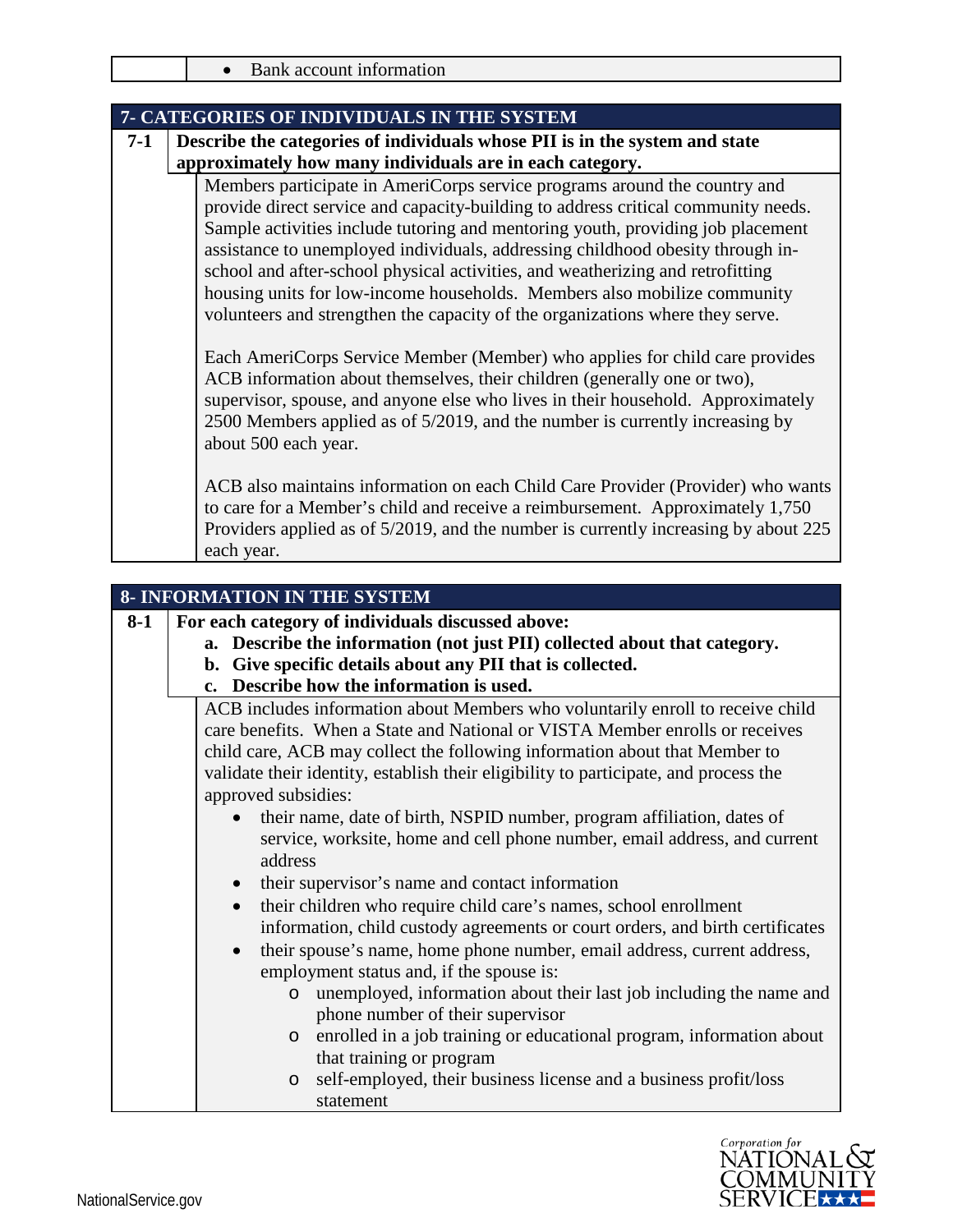| everyone else in their household's name, age, gender, and relationship to<br>the Member                                                                                                                                                                                                                                                                                                                                                                                                                                                                                                                                                                                                                                                                                                                                                                                                                                                                                                                                                                                                                                                                                                                                                                                                                                                                                                                                                                                                        |  |
|------------------------------------------------------------------------------------------------------------------------------------------------------------------------------------------------------------------------------------------------------------------------------------------------------------------------------------------------------------------------------------------------------------------------------------------------------------------------------------------------------------------------------------------------------------------------------------------------------------------------------------------------------------------------------------------------------------------------------------------------------------------------------------------------------------------------------------------------------------------------------------------------------------------------------------------------------------------------------------------------------------------------------------------------------------------------------------------------------------------------------------------------------------------------------------------------------------------------------------------------------------------------------------------------------------------------------------------------------------------------------------------------------------------------------------------------------------------------------------------------|--|
| everyone else in their household who is 18 or older's:<br>$\bullet$<br>total monthly income, where it comes from (e.g., child support,<br>$\circ$<br>scholarships), and proof of that income<br>Federal tax returns (which include social security numbers (SSNs))<br>O<br>plus either a month worth of paystubs, a description of their current<br>academic pursuits, or whether they are seeking work.                                                                                                                                                                                                                                                                                                                                                                                                                                                                                                                                                                                                                                                                                                                                                                                                                                                                                                                                                                                                                                                                                       |  |
| When a NCCC or FEMA Corps Member enrolls or receives child care, ACB may<br>collect the following information about that Member to validate their identity,<br>establish their eligibility to participate, and process the approved subsidies:<br>their name, date of birth, NSPID number, program affiliation, dates of<br>service, worksite, home and cell phone number, email address, and current<br>address<br>their supervisor's name and contact information<br>$\bullet$<br>their children who require child care's names, school enrollment<br>$\bullet$<br>information, child custody agreements or court orders, and birth certificates<br>their spouse's name, home phone number, email address, current address,<br>$\bullet$<br>employment status and, if the child is living with a spouse who is:<br>unemployed, information about their last job including the name and<br>$\circ$<br>phone number of their supervisor<br>enrolled in a job training or educational program, information about<br>$\circ$<br>that training or program<br>self-employed, their business license and a business profit/loss<br>$\circ$<br>statement<br>NCCC and FEMA Corps Members do not provide information about other<br>household members because they live on a campus apart from anyone who could<br>provide child care. They only need to provide their spouse's employment<br>information if a child is living with that spouse because the eligibility requirements<br>are different. |  |
| ACB also includes information about Providers who take care of Members'<br>children and then request payment. An individual who applies for or becomes a<br>Provider provides their name, business name and type, email address, current<br>mailing address, address where care is provided, phone and fax number, Tax ID or<br>Social Security Number (SSN), any relationship between the child and Provider,<br>W-9 tax form, bank account information (e.g., name of bank and account number),<br>cost of care, and money earned. Licensed Providers must also provide a State<br>Child Care License while unlicensed Providers must also provide a copy of a (1)<br>current driver's license or valid state ID and (2) signed Social Security Card.                                                                                                                                                                                                                                                                                                                                                                                                                                                                                                                                                                                                                                                                                                                                        |  |
| When organizations apply or become a Provider, all the above information is about<br>the organization; at most, an organization may name an employee and provide their<br>business contact information. GAP uses this information to establish that the<br>Provider is qualified, confirm what care they provided, pay for their services, and<br>report the total payment amounts to the Internal Revenue Service (IRS) at the end<br>of the year.                                                                                                                                                                                                                                                                                                                                                                                                                                                                                                                                                                                                                                                                                                                                                                                                                                                                                                                                                                                                                                            |  |

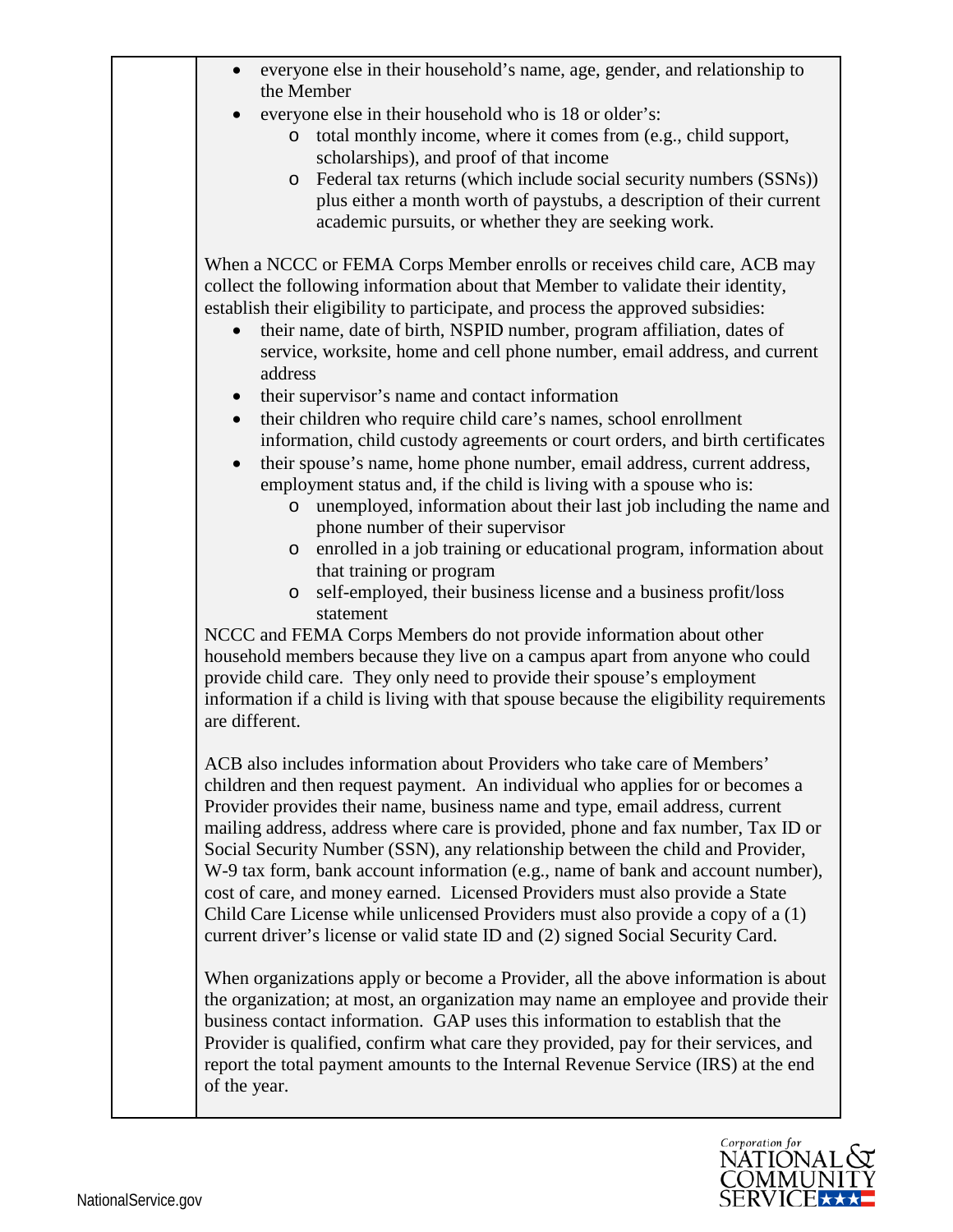| The exact information collected by GAP is documented in the forms located at: |
|-------------------------------------------------------------------------------|
| https://americorpschildcare.com/index.cfm?tab2                                |

|         | 9- COLLECTIONS OF PII INTO THE SYSTEM                                                                                                                                |
|---------|----------------------------------------------------------------------------------------------------------------------------------------------------------------------|
| $9-1$   | Describe for each source of PII in the system:                                                                                                                       |
|         | a. The source.                                                                                                                                                       |
|         | b. What PII comes from that source.                                                                                                                                  |
|         | c. How the PII enters the system.                                                                                                                                    |
|         | GAP staff use the MyAmeriCorps Member Support Portal (part of the Electronic                                                                                         |
|         | System for Programs, Agreements & National Service Participants or eSPAN) to                                                                                         |
|         | verify that each applicant is eligible for child care and to find their NSPID number                                                                                 |
|         | and copy it into ACB.                                                                                                                                                |
|         |                                                                                                                                                                      |
|         | All other PII in ACB comes from Members and Providers. They can type and                                                                                             |
|         | upload information directly into ACB, plus send documents to GAP to upload into<br>ACB. As part of the overall Child Care Benefits Program, there is a helpdesk that |
|         | will address questions and help facilitate the entry of data if Members or Providers                                                                                 |
|         | are having difficulty updating/entering their information.                                                                                                           |
| $9 - 2$ | If any PII comes directly from the individual, describe the privacy controls in                                                                                      |
|         | place. If all PII comes from a secondary source, write Not Applicable.                                                                                               |
|         | Member and Provider applications fully describe all the PII collected. The                                                                                           |
|         | AmeriCorps Child Care Program Fact Sheet lists the child care eligibility                                                                                            |
|         | requirements, which explains why PII is requested beyond just contact and                                                                                            |
|         | membership information.                                                                                                                                              |
|         |                                                                                                                                                                      |
|         | The website includes a privacy statement located at:                                                                                                                 |
|         | https://americorpschildcare.com/index.cfm?tab7. The login page for the website                                                                                       |
|         | invites all individuals to review that privacy statement before logging in.                                                                                          |
|         |                                                                                                                                                                      |
|         | Members receive a Privacy Act Statement at or before they provide PII collected                                                                                      |
|         | into ACB. It is located on the contact, login, and registration page of                                                                                              |
|         | americorpschildcare.com; individuals must see one of these pages before they                                                                                         |
|         | access the parts of the website that collect their PII. It is also included on all the                                                                               |
| $9 - 3$ | forms that collect information from Members.                                                                                                                         |
|         | If PII about an individual comes from a source other than the individual,<br>describe:                                                                               |
|         | a. Why the PII is collected from the secondary source.                                                                                                               |
|         | b. Why the PII from the secondary source is sufficiently accurate.                                                                                                   |
|         | c. If/how the individual is aware that the secondary source will provide their                                                                                       |
|         | PII.                                                                                                                                                                 |
|         | If all PII about an individual comes directly from the individual, write Not                                                                                         |
|         | Applicable.                                                                                                                                                          |
|         | MyAmeriCorps Member Support Portal is part of the CNCS system that tracks all                                                                                        |
|         | Member information so the NSPID number in that system should be accurate.                                                                                            |
|         | Members may provide information about their supervisor, their spouse, everyone in                                                                                    |
|         | their household, and their children. This information should be accurate since it is                                                                                 |
|         | about close family and household members. When the information is key to a                                                                                           |

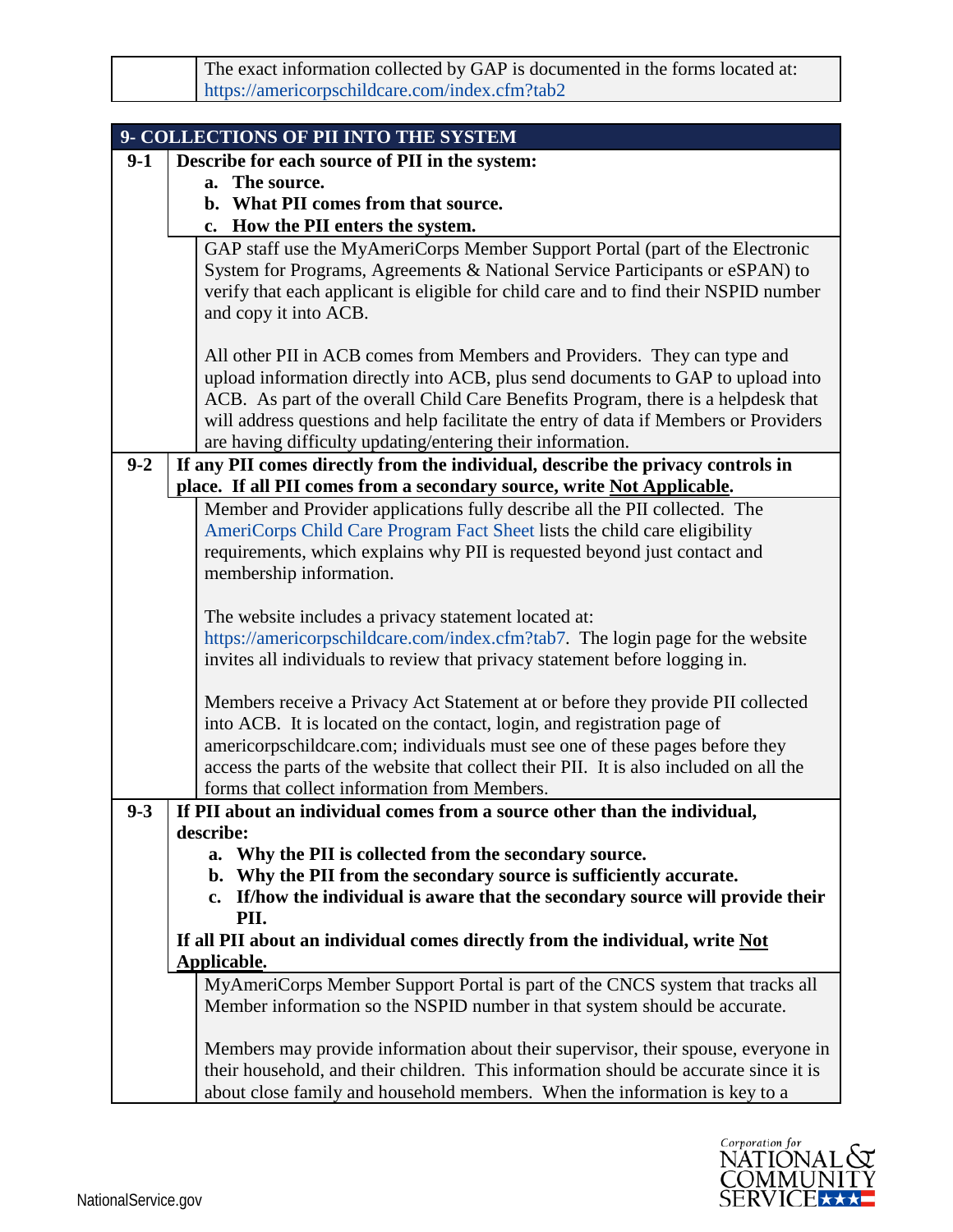|         | decision such as child care eligibility, GAP may require additional documentation                    |
|---------|------------------------------------------------------------------------------------------------------|
|         | such as a tax return.                                                                                |
|         |                                                                                                      |
|         | When Providers with employees complete the documents, the employee                                   |
|         | completing the document may include PII about another employee; this should be                       |
|         | accurate since they both work for the same company and the information should be                     |
|         | their business contact information. These individuals should be aware that they                      |
|         | represent the company and their name and business contact information will be<br>shared accordingly. |
|         |                                                                                                      |
| $9-4$   | If any collections of PII into the system are subject to the Paperwork Reduction                     |
|         | Act (PRA), identify the Office of Management and Budget (OMB) Control                                |
|         | Number for the collection. If the system does not implicate the PRA, write Not                       |
|         | Applicable.                                                                                          |
|         | This information collected is subject to OMB Control Number 3045–0142; this is                       |
|         | displayed with an expiration date on all documents and electronic collections that                   |
|         | collect information into ACB.                                                                        |
| $9 - 5$ | If any collections of PII into the system are subject to an agreement, describe                      |
|         | those agreements. If no agreements are relevant, write Not Applicable.                               |
|         | Not Applicable; ACB does not link to any other systems.                                              |

|        | <b>10- SYSTEM ACCESS</b>                                                           |  |  |
|--------|------------------------------------------------------------------------------------|--|--|
| $10-1$ | Separately describe each category of individuals who can access the system along   |  |  |
|        | with:                                                                              |  |  |
|        | a. What PII they can access (all or what subset).                                  |  |  |
|        | b. Why they need that level of access.                                             |  |  |
|        | c. How they would request and receive that access.                                 |  |  |
|        | d. How their access is reduced or eliminated when no longer necessary.             |  |  |
|        | ACB is supported by a team of GAP employees and contractors providing differing    |  |  |
|        | roles within the environment. The level and type of access is based on the role of |  |  |
|        | the user and all users comply with the CNCS rules of privacy. For example:         |  |  |
|        | the Project Manager, Lead Child Care Coordinator, and two Child Care               |  |  |
|        | Coordinators have read/write access to ACB and program documents that              |  |  |
|        | include PII                                                                        |  |  |
|        | the IT Administrator has read/write access to all ACB system and                   |  |  |
|        | application data to include PII                                                    |  |  |
|        | the System Security Officer/System Privacy Officer and developer do not            |  |  |
|        | have access to the ACB production system or any PII about Members or               |  |  |
|        | Providers (i.e., no access to PII).                                                |  |  |
|        |                                                                                    |  |  |
|        | GAP manages all user accounts through the ACB Change Configuration Control         |  |  |
|        | Policy and Procedure. All access requests must be reviewed and approved by the     |  |  |
|        | ACB Change Control Board (CCB) before they are made by the IT Administrator.       |  |  |
|        | When anyone leaves the project, the notification is submitted and tracked via the  |  |  |
|        | CCB process, the account is disabled on the off-boarding date, and all IT          |  |  |
|        | equipment which may contain PII is collected. The full suite of policies and       |  |  |
|        | procedures are reviewed, approved, and maintained by the CNCS Cybersecurity        |  |  |
|        | Team.                                                                              |  |  |

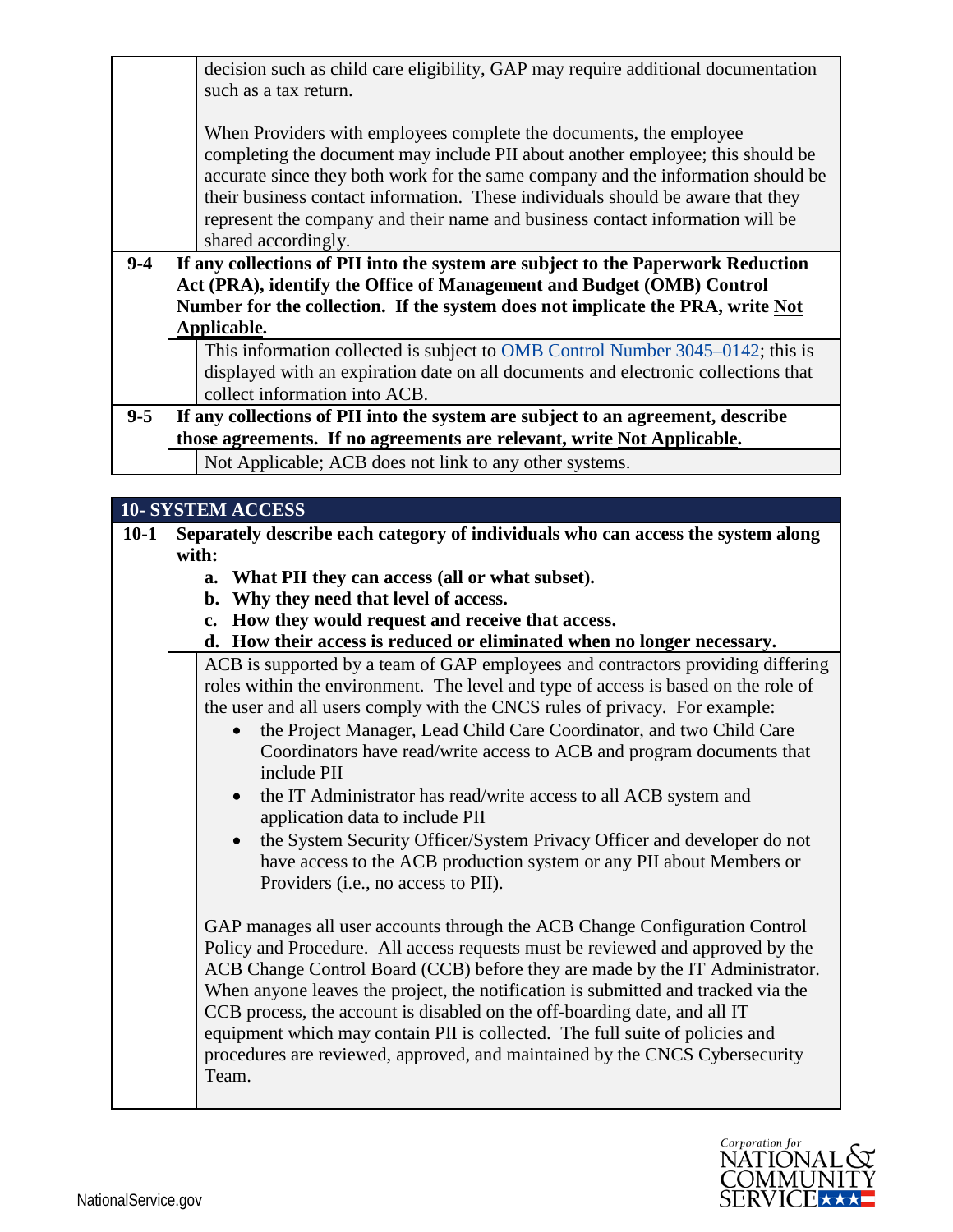## **11- PII SHARING**

**11-1 Separately describe each entity that receives PII from the system and:**

- **a. What PII is shared.**
- **b. Why PII is shared.**
- **c. How the PII is shared (what means/medium).**
- **d. The privacy controls to protect the PII while in transit.**
- **e. The privacy controls to protect the PII once received.**
- **f. Any agreements controlling that PII.**

#### **If PII is not shared outside the system, write Not Applicable.**

Each year, GAP sends the IRS the name of each Provider, their Tax ID or SSN, and the amount GAP paid them that year; the IRS uses this information to confirm that the Provider paid taxes on those earnings.

GAP may share PII from ACB with the CNCS staff who are responsible for overseeing the child care program. When the contract with GAP ends, those CNCS staff will receive all information stored in ACB. This information is provided to CNCS via a secure connection.

|          | <b>12- PRIVACY ACT REQUIREMENTS</b>                                      |                                                                                         |  |
|----------|--------------------------------------------------------------------------|-----------------------------------------------------------------------------------------|--|
| $12 - 1$ |                                                                          | If the system creates one or more systems of records under the Privacy Act of           |  |
|          |                                                                          | 1974:                                                                                   |  |
|          |                                                                          | a. Describe the retrieval that creates each system of records.                          |  |
|          |                                                                          | b. State which authorities authorize each system of records.                            |  |
|          |                                                                          | State which system of records notices (SORN) applies to each system of<br>$c_{\bullet}$ |  |
|          | records.                                                                 |                                                                                         |  |
|          | If the system does not create a system of records, write Not Applicable. |                                                                                         |  |
|          |                                                                          | Members can retrieve their own information using their assigned username and            |  |
|          |                                                                          | password. Child Care Coordinators and Managers search for Members using their           |  |
|          |                                                                          | names and email addresses.                                                              |  |
|          |                                                                          |                                                                                         |  |
|          |                                                                          | The legal authorities authorizing this system of records include:                       |  |
|          |                                                                          | • The National and Community Service Act of 1990 as amended (42 USC)                    |  |
|          |                                                                          | 12501 et seq.)                                                                          |  |
|          |                                                                          | • The Domestic Volunteer Service Act of 1973 as amended (42 USC 4950 et                 |  |
|          |                                                                          | seq.)                                                                                   |  |
|          |                                                                          | • E.O. 9397 as amended - Numbering System for Federal Accounts Relating                 |  |
|          |                                                                          | to Individual Persons                                                                   |  |

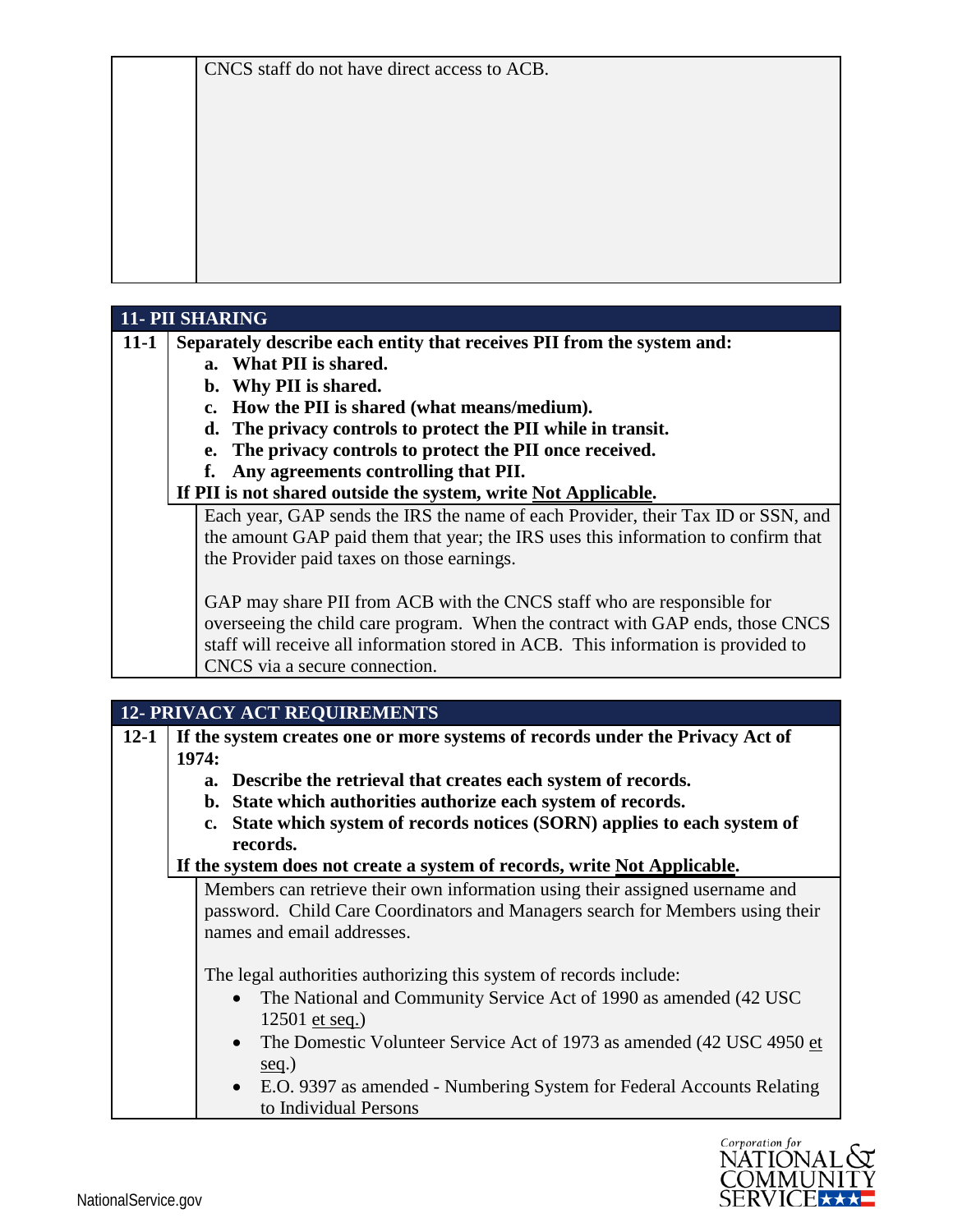Child care benefits may not exceed applicable payment rates as established in the state in which the child care is provided under the Child Care and Development Block Grant Act of 1990 (42 U.S.C. 9858c(4)(A)).

The SORN that applies to the records in ACB is *CNCS-06-CPO-ACB - AmeriCorps Child Care Benefit System (ACB)*. A Privacy Act Statement, developed from the SORN, is provided to Members when they provide information captured in ACB:

*Authorities – This information is requested pursuant to the National and Community Service Act of 1990 as amended (42 USC 12501 et seq.), the Domestic Volunteer Service Act of 1973 as amended (42 USC 4950 et seq.), and E.O. 9397 as amended. Purposes – It is requested to manage, administer, and evaluate the child care benefits program offered to eligible AmeriCorps Service Members. Routine Uses – Routine uses of this information may include disclosure to (1) contractors to assist with administering the child care benefit, (2) individuals and organizations providing child care, and (3) federal, state, or local agencies pursuant to lawfully authorized requests. Effects of Nondisclosure – This request is voluntary, but not providing the information will likely affect your ability to receive child care benefits.*

### **13- SAFEGUARDS**

**13-1 Describe the technical, physical, and administrative safeguards that protect the PII in the system.**

> Multiple layers of controls ensure the security and confidentiality of the PII collected through ACB. From controls implemented via the FedRAMP Authorized Infrastructure as a Service (IaaS) to the GAP Solutions Headquarters where the program is administered, all data is stored on hardened servers that are scanned and patched to ensure maintenance and implementation of all security and privacy controls. The procedures, security and privacy, and responsibilities related to gaining access to the system and associated PII is documented in the System Security Plan (SSP) and other associated security documentation.

> All access to ACB and the associated PII is via encrypted tunnels that use AES-256 encryption and enforce mandatory access control (MAC). All computers used in the operation of ACB have full disk encryption implemented as detailed in the SSP.

> ACB forms that are more likely to collect banking information or SSNs include one of the following notices to the individual completing the form:

> • *Uploading the documents via the online application and Faxing are the two safest methods of sending documents over to our office. If you decide to email any of your documents, please ensure to encrypt your email before sending. Email Encryption is to protect the content from being read by entities other than the intended recipients. Please make sure not to send us the password within the encrypted email. It is advised that you send a separate email with the password.*

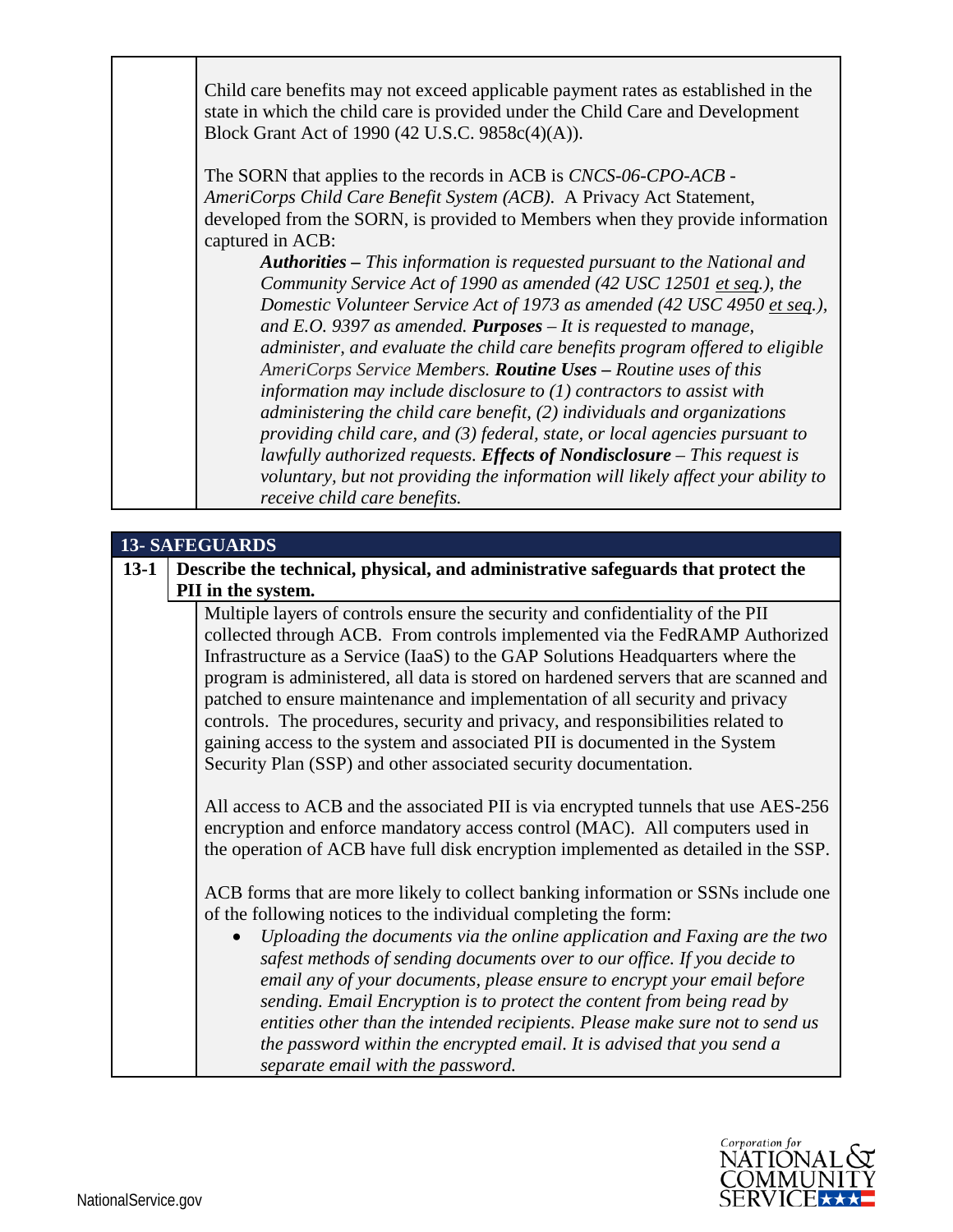| Uploading the documents via our online application and faxing are the<br>most secure methods of sending documents to our office. If you do decide to<br>email any of your documents, please ensure you encrypt the documents,<br>then send the documents in one email and the password in a separate email.<br>That will help protect your information from any unintended recipients. |
|----------------------------------------------------------------------------------------------------------------------------------------------------------------------------------------------------------------------------------------------------------------------------------------------------------------------------------------------------------------------------------------|
| ACB performs logging at multiple layers; the logs identify all source, destination IP<br>addresses, and ports used. The CNCS system also performs system level logging at<br>the Microsoft Operating System Layer that captures the user and computer name<br>along with details of the event. The following provides the specific logs that are<br>generated:                         |
| Windows Logs: Application logs, Security logs Setup logs, and System logs<br>Application and Services Logs: Hardware Events, Internet Explorer logs,<br>Key Management Service logs, Symantec Endpoint Protection Client logs,<br>and Windows PowerShell logs.                                                                                                                         |
| These logs are monitored by the GAP ACB IT Support team and action is taken as<br>appropriate.                                                                                                                                                                                                                                                                                         |
| No PII from ACB will be saved to removable media. Attendance sheets that<br>include the name and age of the child are printed and stored in a controlled facility<br>that only the authorized GAP personnel have access to.                                                                                                                                                            |
| The following personnel (by Role) have oversight and responsibility to ensure the<br>proper use of the PII within the ACB program and system:                                                                                                                                                                                                                                          |
| The Child Care Coordinators are responsible for the daily operations of the<br>ACB program and system and safeguarding PII throughout the process.<br>The Child Care Program Manager is responsible for the oversight of the<br>$\bullet$<br>Child Care Coordinators.                                                                                                                  |
| The System Security Officer/System Privacy Officer is responsible for the<br>$\bullet$<br>overall program and system handling of PII data.<br>All these individuals signed a CNCS Privileged User Rules of Behavior and receive                                                                                                                                                        |
| annual privacy and security training.<br>If a computer/system is to be decommissioned from use, it will go through a<br>decommissioning process as detailed in the SSP and other associated security<br>documentation.                                                                                                                                                                 |
| The SSP provides the system roles and the associated Incident Response Plan sets<br>the time period to notify CNCS if there is an unauthorized intrusion.                                                                                                                                                                                                                              |

|                                                                                            | 14- DATA ACCURACY, ACCESS, AMENDMENT, AND CONTROL                                   |
|--------------------------------------------------------------------------------------------|-------------------------------------------------------------------------------------|
| 14-1   Describe the steps taken to ensure PII is sufficiently accurate, relevant, current, |                                                                                     |
|                                                                                            | and complete.                                                                       |
|                                                                                            | All PII within the system is current. On a daily basis, the Child Care Coordinators |
|                                                                                            | work with Members and Providers to update and/or correct information in the         |
|                                                                                            | system as part of the application submission, evaluation and maintenance processes  |

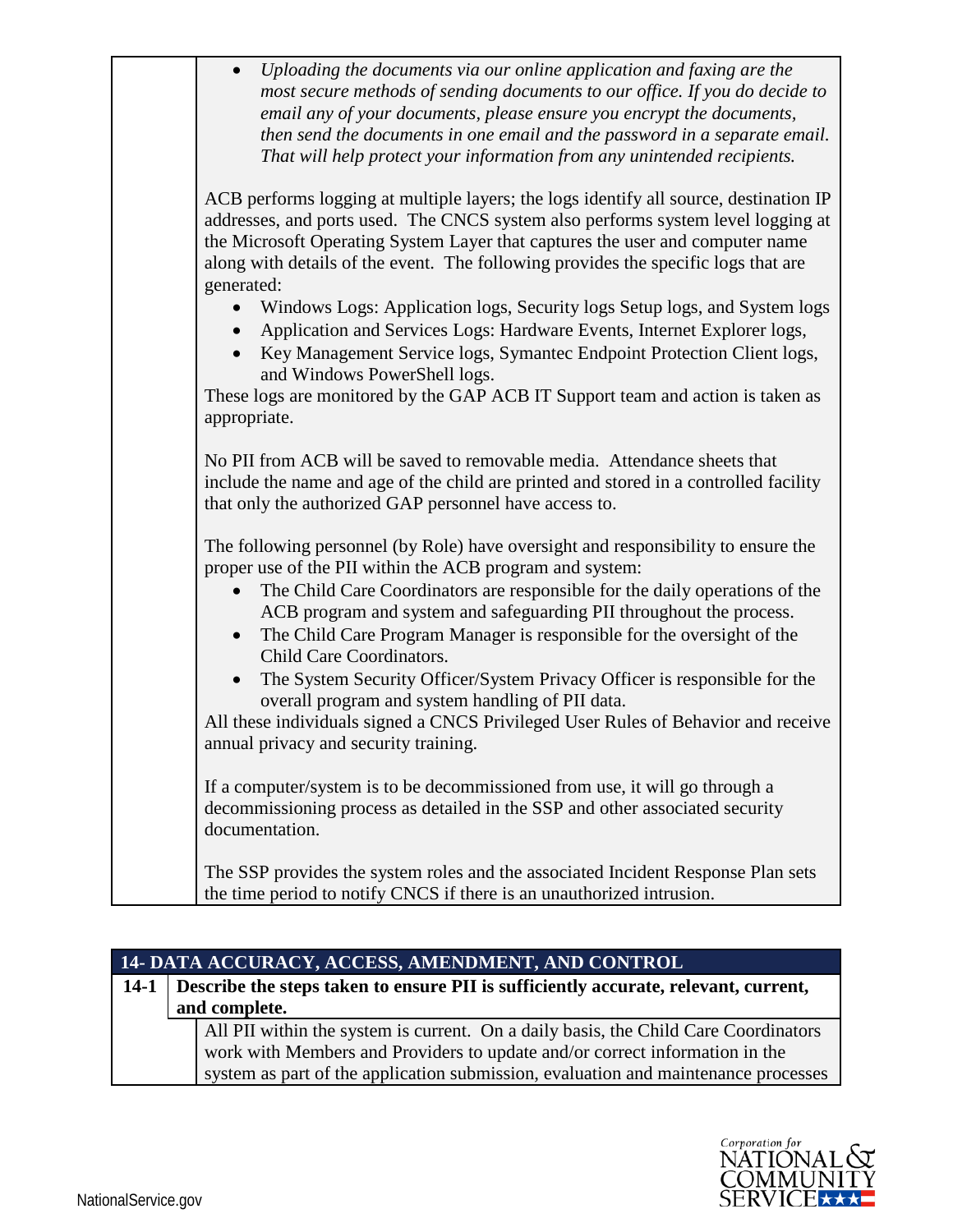|          |                                                                                   | based on paper records (W-2, Tax Records, etc.) which are all also stored in          |
|----------|-----------------------------------------------------------------------------------|---------------------------------------------------------------------------------------|
|          |                                                                                   | electronic format at Secured Data Center.                                             |
|          |                                                                                   |                                                                                       |
|          |                                                                                   | All Members and Providers must reapply every year they want to participate in the     |
|          |                                                                                   | program which provides an opportunity to update any outdated information.             |
| $14 - 2$ |                                                                                   | Describe how an individual could view, correct, update, or ask to amend their PII.    |
|          |                                                                                   | Members and Providers can update their PII at any time; the helpdesk will address     |
|          |                                                                                   | questions and/or help/facilitate the entry of data if the Members or Providers are    |
|          |                                                                                   | having difficulty updating/entering their information through the website.            |
|          |                                                                                   |                                                                                       |
|          |                                                                                   | GAP provides each Provider an IRS 1099 tax form which shows what GAP                  |
|          |                                                                                   | reported to the IRS about that Provider.                                              |
| $14-3$   | Describe how an individual could control what PII about themselves is included in |                                                                                       |
|          | the system or how it is used. Also describe how those decisions could affect the  |                                                                                       |
|          |                                                                                   | individual.                                                                           |
|          |                                                                                   | Members and Providers do not have the option to provide only some of the PII or       |
|          |                                                                                   | limit usage of their PII once included in the system. If they do not provide          |
|          |                                                                                   | necessary information, then their application to receive or provide child care cannot |
|          |                                                                                   | be reviewed and is closed.                                                            |
|          |                                                                                   |                                                                                       |

|          | <b>15- DATA RETENTION AND DESTRUCTION</b>                                        |                                                                                     |  |
|----------|----------------------------------------------------------------------------------|-------------------------------------------------------------------------------------|--|
| $15 - 1$ | <b>Identify the National Archives and Records Administration (NARA) provided</b> |                                                                                     |  |
|          |                                                                                  | retention schedule for the system and provide a summary of that schedule.           |  |
|          |                                                                                  | GAP and CNCS are currently working to develop a records retention and disposal      |  |
|          |                                                                                  | schedule for ACB that will be submitted to NARA for approval. Until it is approved, |  |
|          |                                                                                  | all records in ACB will be retained and none of them will be disposed. Once it is   |  |
|          |                                                                                  | approved, all records in ACB will be retained and disposed according to that        |  |
|          |                                                                                  | schedule. To ensure that only the correct records are deleted, GAP will require the |  |
|          |                                                                                  | System Owner, Information Security Officer, and ACB Manager to verify that the      |  |
|          |                                                                                  | correct records are selected for deletion.                                          |  |
|          |                                                                                  |                                                                                     |  |
|          |                                                                                  | CNCS's contract with GAP includes language that CNCS has the right to all ACB       |  |
|          |                                                                                  | data if the contract with GAP ends.                                                 |  |

|        | <b>16- SOCIAL SECURITY NUMBERS (SSNs)</b>                                     |
|--------|-------------------------------------------------------------------------------|
| $16-1$ | If the system collects truncated or full social security numbers (SSNs):      |
|        | a. Explain why the SSNs are required.                                         |
|        | b. Provide the legal authority for the usage of the SSNs.                     |
|        | c. Describe any plans to reduce the number of SSNs.                           |
|        | If the system does not collect any part of an SSN, write Not Applicable.      |
|        | The IRS requires GAP to collect and provide the Tax ID associated with every  |
|        | Provider who receives payment. Some Providers use their SSN as their Tax ID.  |
|        | The documents which may be collected from Members, their spouses, and         |
|        | individuals within their household to confirm a Member's eligibility may also |
|        | include SSNs (e.g., tax documents and business documents).                    |